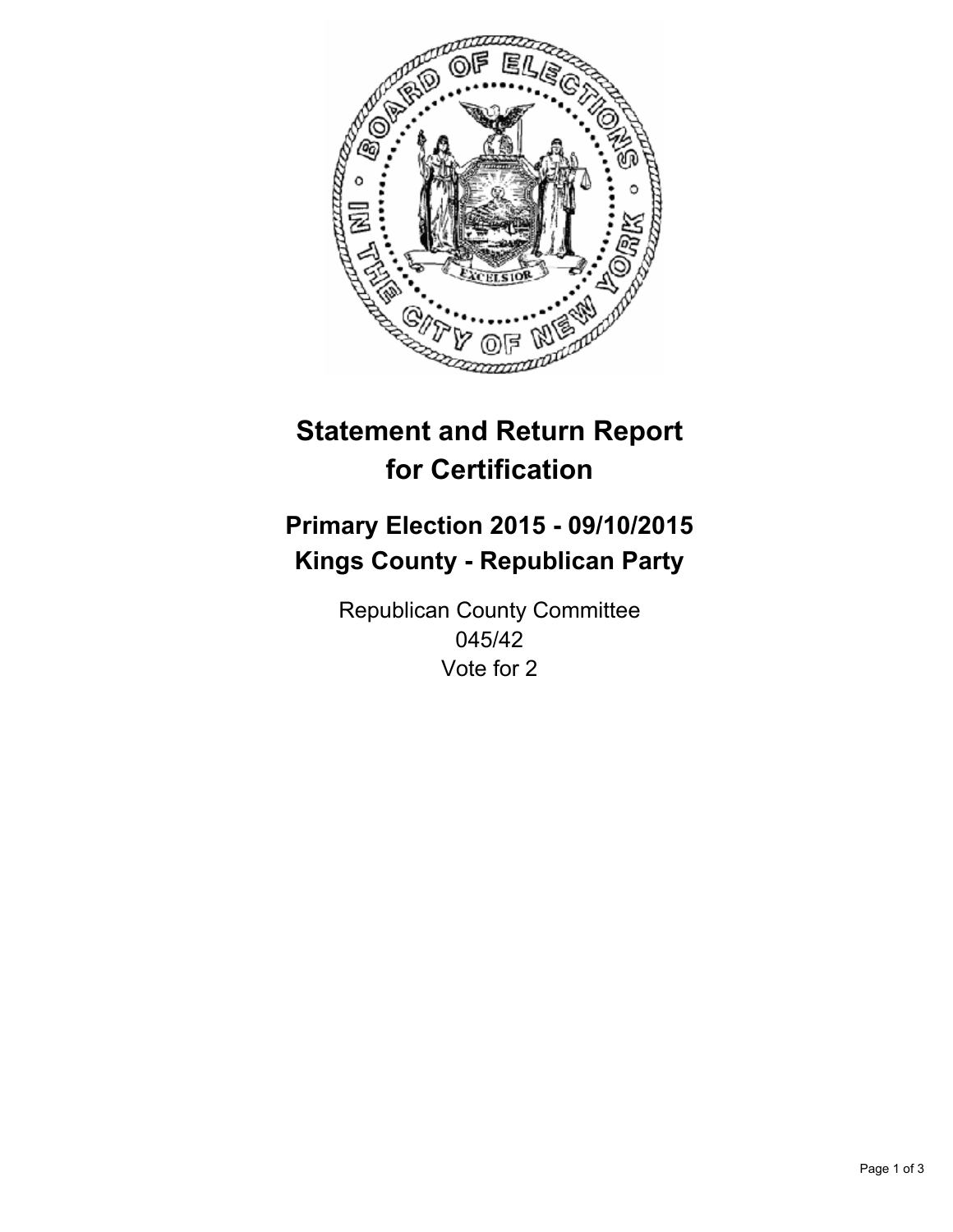

#### **Assembly District 42**

| <b>PUBLIC COUNTER</b>                                    |   |
|----------------------------------------------------------|---|
| ABSENTEE/MILITARY                                        | 0 |
| AFFIDAVIT                                                | 0 |
| <b>Total Ballots</b>                                     |   |
| Less - Inapplicable Federal/Special Presidential Ballots | 0 |
| <b>Total Applicable Ballots</b>                          |   |
| <b>MAKEDA OLIVIERRE</b>                                  | 0 |
| NICK POUX                                                | 0 |
| <b>JOANEL LIGENE</b>                                     | 0 |
| <b>Total Votes</b>                                       | 0 |
| Unrecorded                                               | 2 |